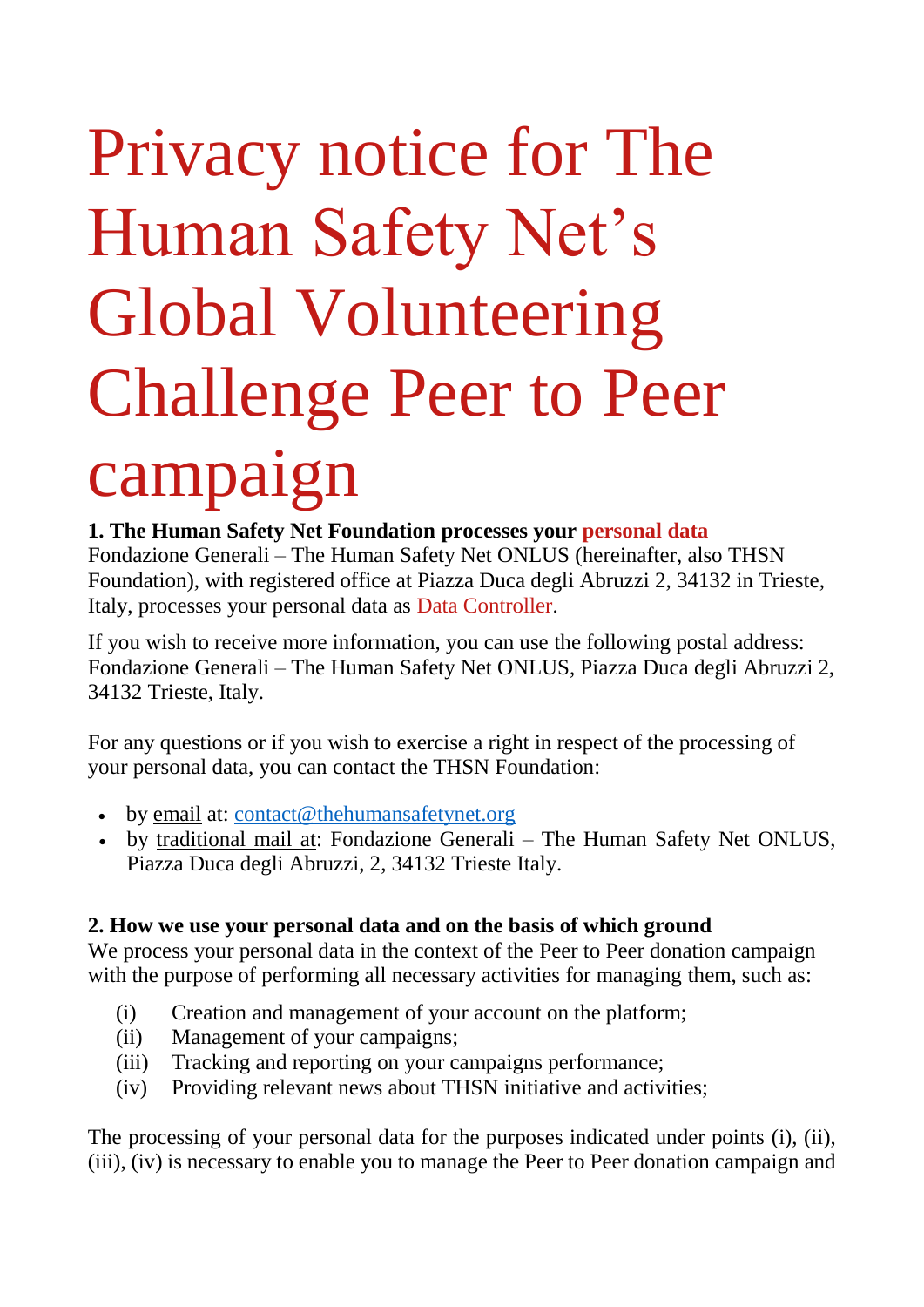to allow the THSN Foundation to comply with the contractual obligations as well as the legal requirements.

# **3. Why the provision of your personal data is required**

The registration to the Platform is free and on a voluntary basis. However, if you decide to register, for ensuring your involvement in the activities of THSN initiative and offering you the best user experience in the Platform, communication of your personal data is required.

## **4. Which personal data we use**

We process only the personal data strictly necessary to achieve the purposes above indicated. We mainly process the following data, either directly provided by you or provided by the THSN Foundation administrators:

■ Information requested upon registration:

- □ Name:
- Surname;
- Email address;

Third party personal data of participants to the Peer to Peer donation campaign are not processed in here.

## **5. How long do we store your personal data**

Your personal data can be retained for the duration of your relationship with us, in accordance with current legislation, unless specific regulations require a longer retention period.

#### **6. With whom we share your personal data**

Our staff processes your personal data with modalities and procedures, also in electronic form, appropriate to ensure an adequate level of security.

In the context of the purposes set out above, we may transfer your personal data to third parties which have been assigned with the task to perform some activities concerning the management of your volunteering (see list of subcontractors below).

| <b>Subprocessors</b>       | <b>Categories of Data</b> | Why do we use them?                  |
|----------------------------|---------------------------|--------------------------------------|
| iRaiser                    | All Data                  | Platform editor                      |
| <b>Amazon Web Services</b> | All Data                  | For hosting and back-<br>up purposes |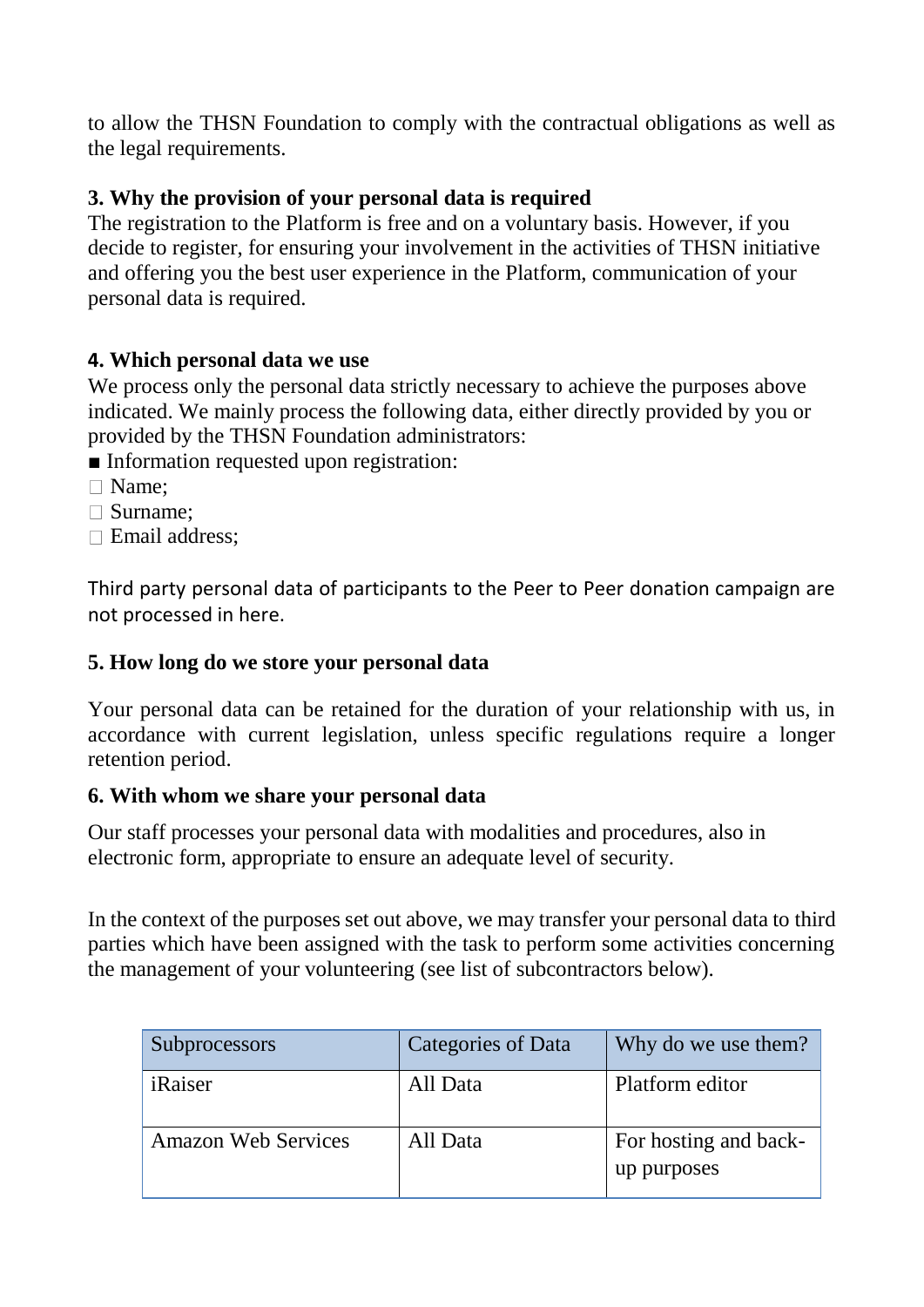They can be also transferred, where strictly necessary and for achieving the purposes above indicated, with other Generali Group companies.

Depending on the activity performed, such third parties may act as [Data Processors,](https://www.thehumansafetynet.org/app-privacy-note#data-processor) [Joint Controllers](https://www.thehumansafetynet.org/app-privacy-note#joint-controller) or autonomous Data Controller (e.g. iRaiser acts as a data processor). Our staff and third parties which process your personal data for the purposes above indicated – exception for autonomous Data Controllers – receive proper instructions about the correct modalities of the processing.

By using the Platform, your personal data are viewable only to authorized Users, in compliance with their User profile. Your personal data are not disseminated.

#### **7. Where we transfer your personal data**

As a general rule, we do not transfer your personal data in Countries outside the European Economic Area.

In exceptional cases, limitedly for the purposes indicated above, we may transfer your personal data to a third party above described or to a public body requesting it, also in Countries outside the European Economic Area.

In any case, the transfer of your personal data is performed in compliance with the applicable laws and international agreements in force, as well as on the basis of appropriate and suitable safeguards (such as, for example, transfer to a Country ensuring an adequate level of protection or adopting the standard contractual clauses approved by the EU Commission).

#### **8. The rights you can exercise in respect of the processing of your personal data**

You can exercise the following rights in respect to your personal data:

- Access – you may request access to your personal data to receive information, for example, about the categories of personal data that THSN Foundation is currently processing;

- Rectify – you may ask THSN Foundation to correct personal data that is inaccurate or incomplete;

- Erase – you may ask THSN Foundation to erase personal data where one of the following grounds applies:

a. Where the personal data are no longer necessary in relation to the purposes for which they were collected or otherwise processed;

b. You withdraw consent on which the processing is based and where there is no other legal ground for the processing;

c. You object to automated decision-making and there are no overriding legitimate grounds for the processing;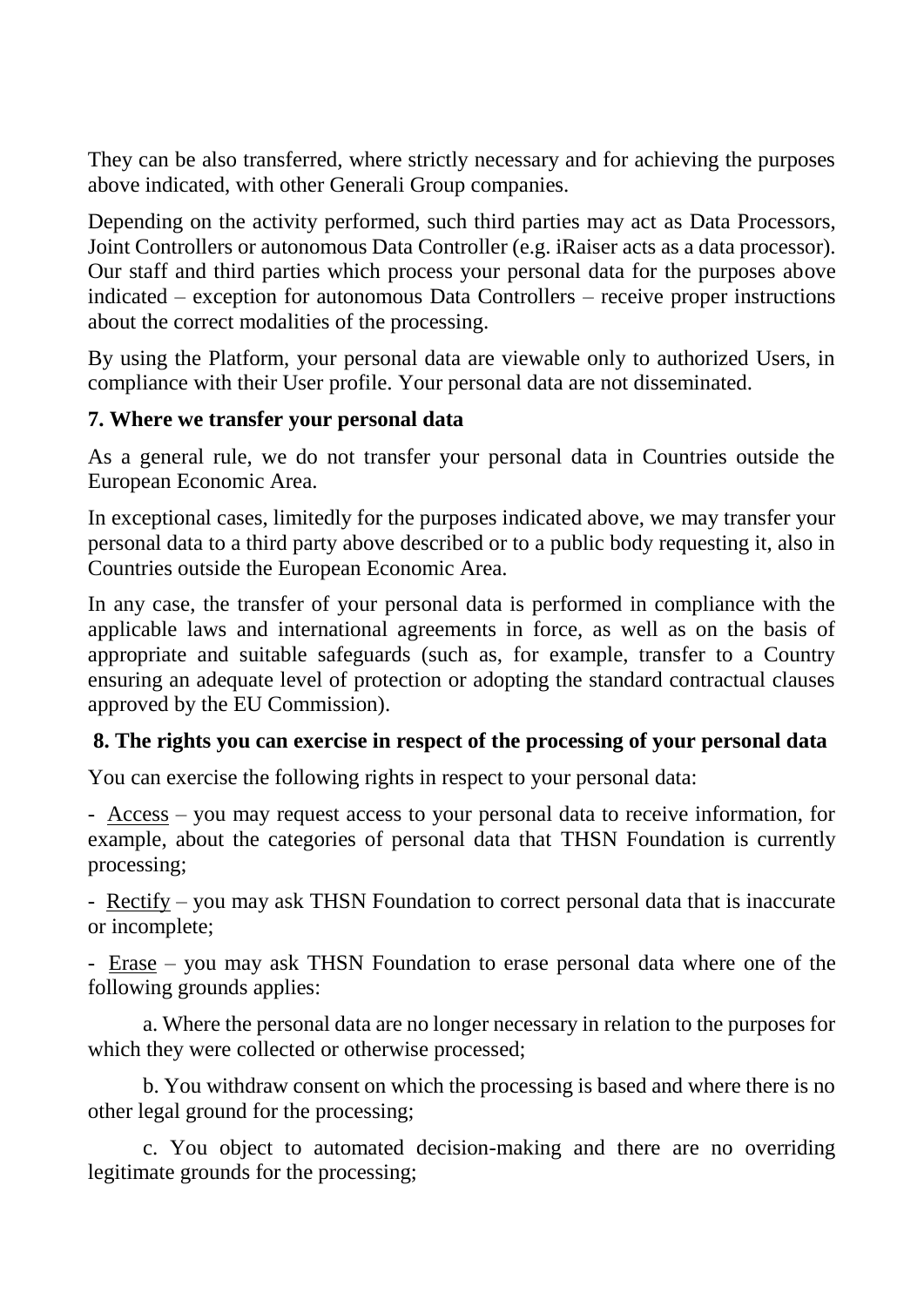d. The personal data have been unlawfully processed;

e. The personal data have to be erased for compliance with legal obligation in Union or Member State law to which THSN Foundation is subject;

f. The personal data have been collected in relation to the offer of information society services.

- Restrict – you may ask THSN Foundation to restrict how it processes your personal data, requesting only their storage, where one of the following applies;

a. You contest the accuracy of your personal data, for a period enabling THSN Foundation to verify the accuracy of your personal data;

b. The processing is unlawful and you oppose the erasure of the personal data and request the restriction of their use instead;

c. THSN Foundation no longer needs the personal data for the purposes of the processing, but they are required by you for the establishment, exercise or defense of legal claims;

d. You have objected to processing pursuant to the right to object and automated decision-making, pending the verification whether the legitimate grounds for THSN Foundation override those of you.

- Portability – you may ask THSN Foundation to transfer the personal data you have provided us to another organization or / and ask to receive your personal data in a structured, commonly used and machine-readable format.

In case you provided your consent to the processing of personal data, you may withdraw consent at any time, without affecting the lawfulness of processing based on consent before its withdrawal.

If your personal data are transferred outside the European Economic Area, you have the right to obtain copy of such data as well as indication of the Country/Countries where the data have been made available.

You can exercise your rights by contacting THSN Foundation at the contact details above indicated. The request of exercise of rights is free of charge, unless the request is manifestly unfounded or excessive.

## **9. Your right to object to the processing of your personal data**

You have the right to object to the processing of your personal data and request the stop of the processing operations when they are based on the legitimate interest (refer to How we use your personal data and on the basis of which ground).

## **10. Your right to lodge a complaint to the Supervisory Authority**

In case you consider that the processing of your personal data infringes the applicable privacy laws, you have the right to lodge a complaint to the Italian Personal Data